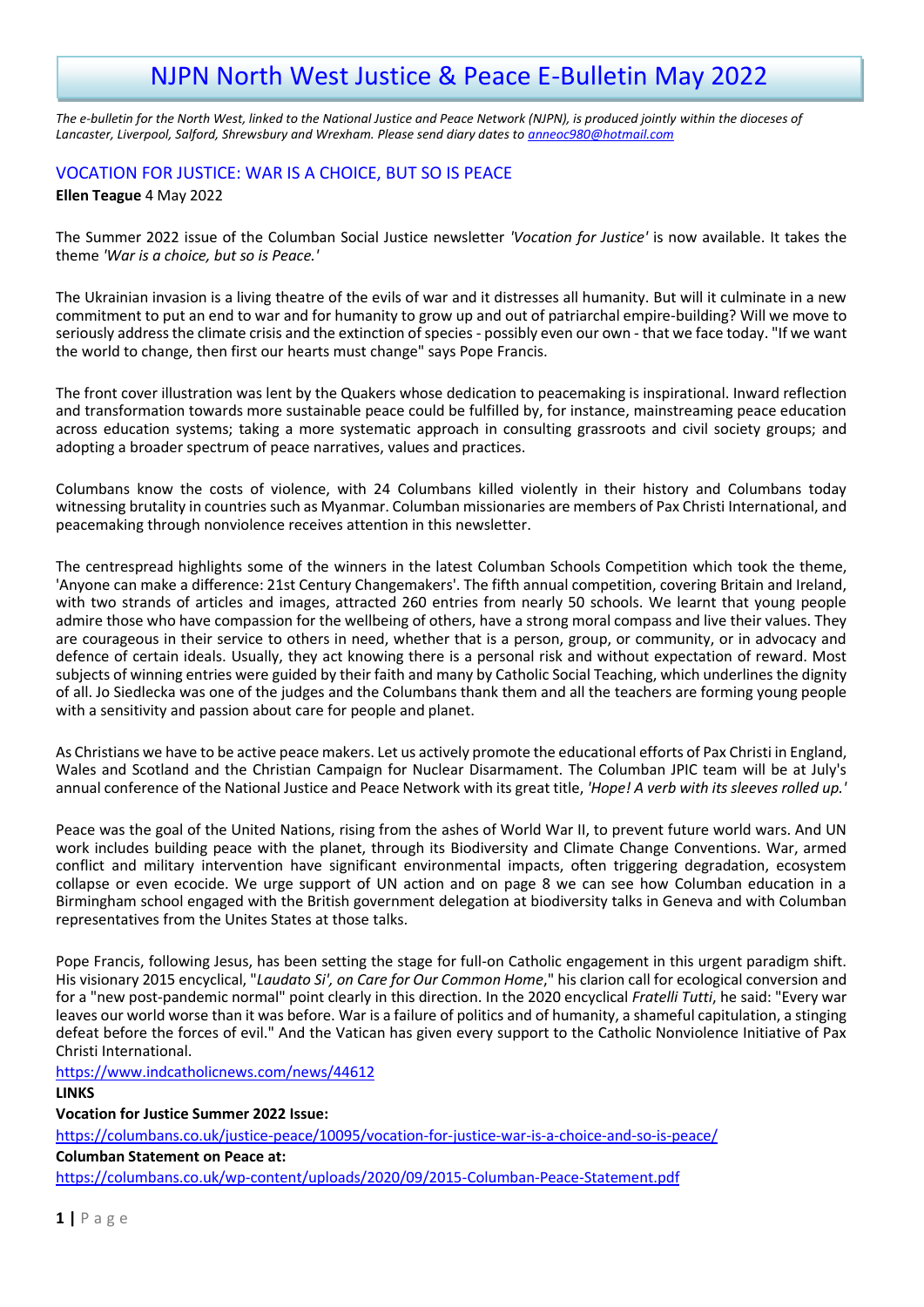# FORCES WATCH: THE NAVY TAKES OVER IN THE CHANNEL

#### 29 April 2022: Dear Supporters,

This month marked a new low for the UK's race to the bottom in protecting the human rights of migrants - refugees or otherwise. On the 14th April, the Home Secretary, Priti Patel, announced plans to send men arriving via boats across The Channel to Rwanda. Once in the central African country, these men will have their asylum claims processed and, if successful, will be granted refugee status there and not in the UK. It is unclear what will happen to those who are not granted asylum. On the same day the Rwanda deal was announced, the Royal Navy finally took over control of policing operations in the English Channel.

#### **The Border is Being Militarised**

The Government first announced plans for the Navy to assume command of border patrols in The English Channel back in January. Yet, as we wrote after the announcement, there has been a longer process of military involvement in Border Force operations that stretches back to at least 2019 - alongside the use of old military barracks as migrant detention centres and processing facilities[: https://www.forceswatch.net/comment/pushback-militarising-the-channel/](https://www.forceswatch.net/comment/pushback-militarising-the-channel/)

This week, Doctors of the World released a report condemning the horrendous conditions faced by people held at Napier Barracks in Folkestone, Kent, where inadequate healthcare and poor accommodation is driving a rise in physical and mental health issues: [https://www.theguardian.com/global-development/2022/apr/27/unsafe-uk-accommodation](https://www.theguardian.com/global-development/2022/apr/27/unsafe-uk-accommodation-threatens-asylum-seeker-health-doctors-of-the-world-report)[threatens-asylum-seeker-health-doctors-of-the-world-report](https://www.theguardian.com/global-development/2022/apr/27/unsafe-uk-accommodation-threatens-asylum-seeker-health-doctors-of-the-world-report)

Unsurprisingly, they are not the first to raise such concerns. April also saw the All-Party Parliamentary Group on Immigration Detention, a body of MPs, publish damning findings from their inquiry into Napier back in February: <https://appgdetention.org.uk/napier-barracks-visit-report-published/> Astonishingly, as the Nationality and Borders Bill returns to Parliament, the Home Office is proposing to use other ex-military barracks to hold those arriving across the Channel and hold-up Napier as a model follow.

While we still don't know the full extent of the Navy's border operations, there was some insights to be gleaned from an MoD Tweet on April 14:<https://twitter.com/DefenceHQ/status/1514711332544733185> Alongside surveillance, Commadore John Craig claimed that service personnel will aid in the assessment of arrivals at Dover, who will then be taken to a holding area at Kent's Manston Airport before being "passed back to the Home Office for accomodation outside the military bases." Perhaps more worryingly, an unnamed source told The Daily Telegraph that migrants arriving on boats will be met by the Army, who will drive them "to the airport and send [them] straight to Rwanda." <https://www.telegraph.co.uk/politics/2022/04/13/channel-migrants-sent-rwanda/> This may be a little far-fetched but it sends a message. We've contacted the journalist who wrote the report to ask for more details but are yet to hear from them.

There is a petition on Change.org calling for the closure of Napier Barracks. Click here if you want to sign: <https://www.change.org/p/pritipatel-ukhomeoffice-close-napier-barracks-now> <https://www.forceswatch.net/>

## BISHOP CRITICAL OF GOVERNMENT PLAN TO SEND SOME ASYLUM SEEKERS TO RWANDA

18 April 2022: Bishop Paul McAleenan, the Lead Bishop for Migrants and Refugees for the Bishops' Conference, has commented on the UK government's plan to send some asylum seekers to Rwanda:

"The proposal to send some of those seeking asylum to Rwanda is at odds with the line from the Prophet Isaiah which we read as we prepare for Easter, '*He does not break the crushed reed nor quench the wavering flame'*. Despite presenting the plan as a humanitarian need to combat trafficking, this scheme will compound the difficulties of those arriving on our shores hoping for a new beginning. The actions of the people of this country show that they wish to lift up those in need, decisions of the government should do likewise.

I am reminded of a memorial plaque on the promenade in Dover honouring those who died at sea seeking refuge. 'Every migrant has a name, a face, a story'. This should be our starting point. We need to make it convenient for them to tell their story [their Asylum claim] remembering we are dealing with individuals made in God's image who have endured great hardships in their own country and on their travels. The UK Government and the whole international community, motivated by the desire to uphold the dignity of human life, need to address the problems which cause people to flee their homes.

We pray for all refugees whose sole aim is to survive each day. Led by the Christian spirit, manifested so powerfully at Easter, we should help and not discourage them."

<https://www.cbcew.org.uk/bishop-critical-of-government-plan-to-send-some-asylum-seekers-to-rwanda/>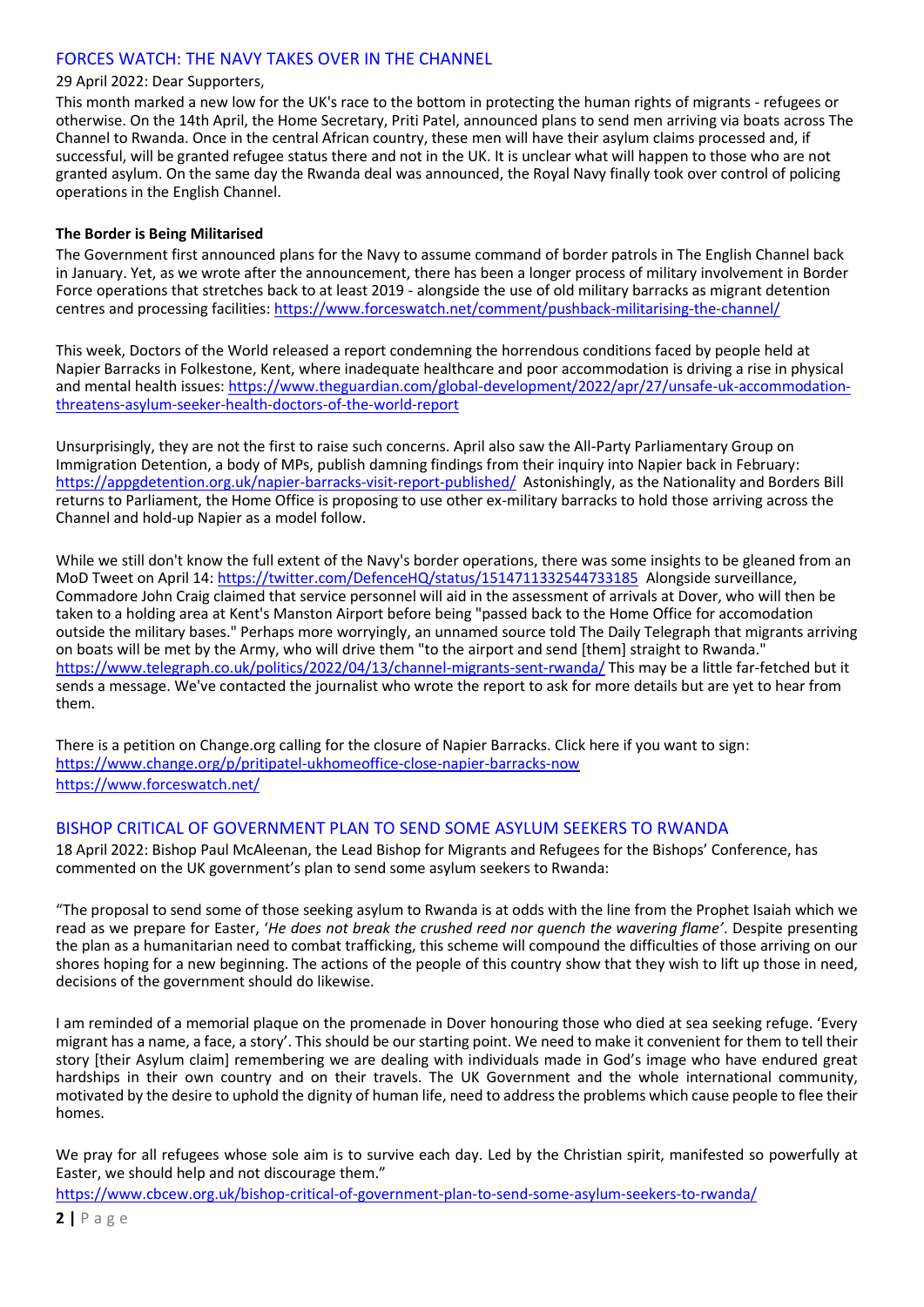# 'ON EASTER SUNDAY I WAS ALONE IN A CELL'

27 April 2022: *Katie Dowds, 28, is a Christian who took part in a Just Stop Oil action on Friday 15th April to demand that the UK government end new oil and gas projects in the UK. Along with two others she was remanded in custody over the following weekend and spent Easter Sunday in a police cell waiting to attend court on Easter Monday. This is the moving statement she read in court:*

#### Your Honour,

My name is Katie, I'm 28 and I help lead a church in Leeds. Before 1st April I had never been arrested or done anything that might be classed as "criminal"; bar the odd speeding ticket. Rather, I spend the overwhelming amount of my time running therapeutic Christian day centres for those who've been battered and bruised by the storms of addiction, mental health, homelessness and childhood trauma and serving this community is one of my greatest joys and privileges. And yet on Easter Sunday, the most significant day in the Christian calendar, when I should have been feasting and celebrating the resurrection with this beautiful community, I was alone in a cell due to my involvement with the Just Stop Oil Campaign – a group of ordinary people with one no brainer demand: that our government halts all new licences for the exploration, development and production of fossil fuels.

My decision to join Just Stop Oil was not one I took lightly. I am well aware of the potential implications of my actions, not just to my liberty but my future employment prospects and my ability to get a mortgage.

And yet, after reading yet another damning IPCC report outlining the catastrophic consequences of governmental failure to tackle the climate crisis and the unspeakable suffering this will cause to people everywhere, particularly the most poor and vulnerable, I feel I am left with no other choice.

According to the latest IPCC report, we have a "brief and rapidly closing window to secure a liveable and sustainable future for all". The International Energy Agency has said that if governments are serious about the climate crisis, there can be no new investments in fossil fuels from 2021. Yet, despite the overwhelming evidence from the global scientific community of the direct threat the fossil fuel industry poses to humanity, our governments continue to subsidise and grant licences for its expansion, with 42 new extraction projects in the pipeline. This is absolute madness and a reckless gamble with all of our futures.

The UK government is not ignorant of the suffering this will cause, not just to countries with the highest exposure to ecological threat (10 out of 18 of which are listed amongst the 40 least peaceful nations on the Global Peace Index), but to your children, grandchildren and the children I hope to one day have. And yet they act with impunity and continue to prioritise profit and protecting the fossil fuel industry over the preservation of life on earth.

As a British citizen, I therefore believe that the government has broken the social contract and when business as usual equates to mass migration, mass starvation and societal collapse, I can no longer in good conscience comply. Nor, I maintain, should I be punished for speaking out against such injustice and using my body to peacefully disrupt an economic system which bankrolls in death and destruction.

It is usually a criminal offence to break the window of a house without cause. However, if the house is on fire and there are people trapped inside, such actions are not only proportionate but necessary.

Your Honour, our house is on fire and we're doing everything we can to nonviolently sound the alarm to save as many lives as possible.

According to the UN Secretary General, Antonio Guitterez "Climate activists are sometimes portrayed as dangerous radicals. But the truly dangerous radicals are the countries that are increasing production of fossil fuels. Investing in new fossil fuel infrastructure is moral and economic madness." I repeat, Your Honour, that these are the words of the UN Secretary General.

Nonetheless, I do plead guilty to the offence with which I am charged. However, I also humbly suggest that it is not concerned, ordinary citizens like myself who should be appearing in court today, but those who continue to profit from, protect and prop up the fossil fuel industry.

Thank you for your time.

• Katie and the other two activists pleaded guilty to charges of aggravated trespass and they were issued with costs ranging between £150 and £349. On release from court, the three were immediately arrested again for breaching a High Court Injunction and taken back into custody. They were brought before the High Court the following day where it was found that the police had held them for longer than they are allowed to after their second arrest and so had to release them.

<https://christianclimateaction.org/2022/04/27/on-easter-sunday-i-was-alone-in-a-cell/>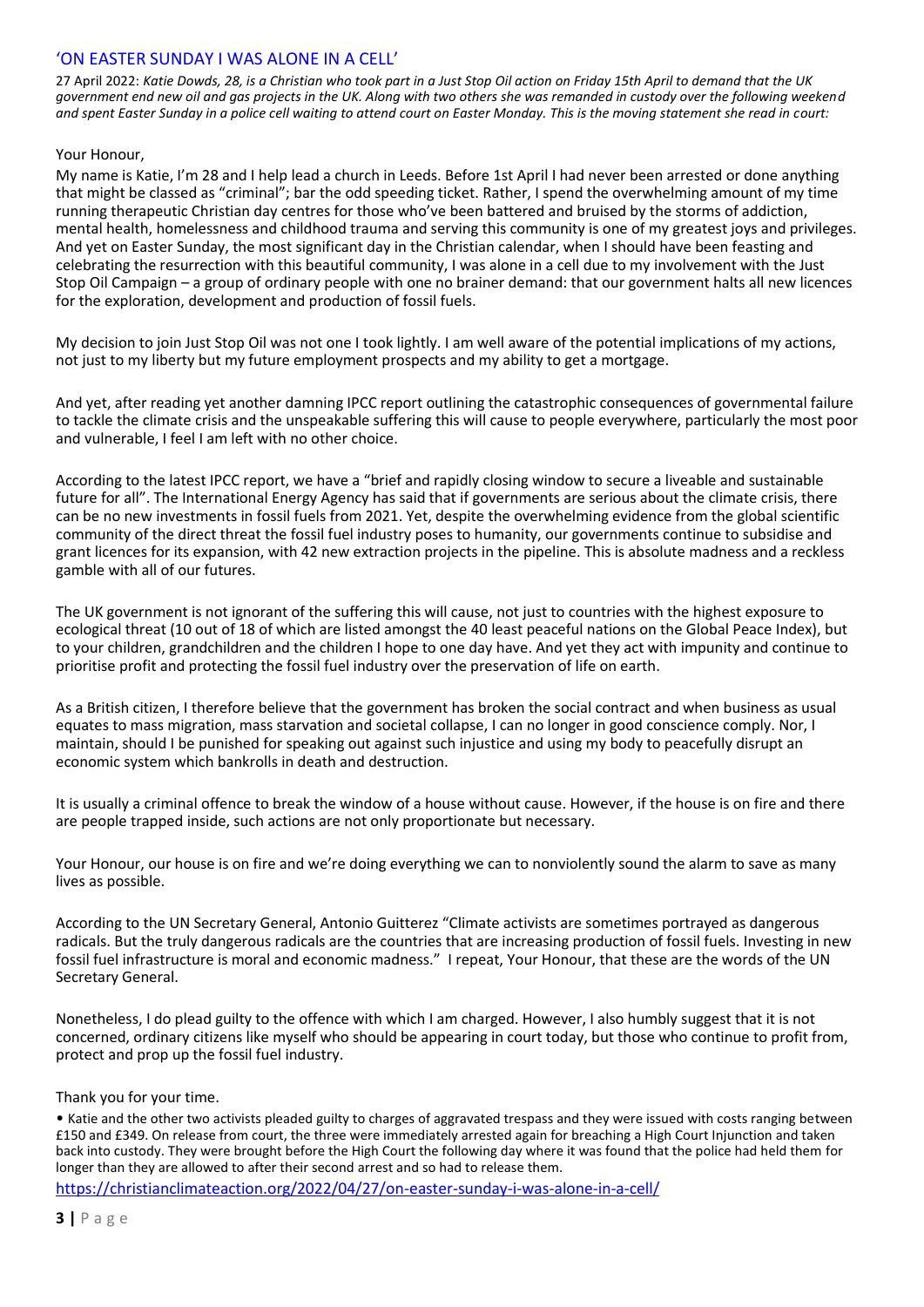#### JUST STOP OIL IS ONLY THE START OF A WORLDWIDE 'SPRING UPRISING'

#### **Down to Earth: The new era of extreme climate protest - Damien Gayle** *The Guardian* 5 May 2022

It's five weeks since I asked in this newsletter whether Just Stop Oil, the climate activist campaign that threatened to shut down the UK's fossil fuel distribution network, could pull it off. Turns out, they could; sort of.

In an April fool's day surprise, supporters of the group, and of Extinction Rebellion, began coordinated blockades at 10 oil terminals across the Midlands and south east of England.

They sat in roads and burrowed beneath them. They mass trespassed into installations in the dead of night, scaling silos and gantries and chaining and locking themselves to key equipment. They were arrested. And they came back. Day after day after day.

Oil terminals are distribution hubs, where oil, petrol, diesel and other petrochemicals are stored before being shipped to retailers. Over the following days and weeks, despite retailers' insistence they had the situation under control, hysteria grew as reports multiplied of pumps running dry on petrol station forecourts.

Police reacted swiftly, finding ways to minimise the impact of protests, but activists nevertheless shut terminals down for extended periods. In an effort to deal with protesters quickly, oil distribution companies obtained injunctions empowering police to arrest anyone protesting near their sites – and beef up the penalty to a potential two years in jail.

Reports of fuel shortages have slowed, but Just Stop Oil has succeeded in thrusting fears of anthropogenic climate change back on to the popular agenda. Tabloid headlines rage at the antics of "eco-zealots" and activists have streamed live to morning talk show panels from oil installation gantries. In a mark of the campaign's popular culture impact, Gary Lineker turned on Richard Madeley for a "bullying and patronising" interview of one young activist on the *Good Morning Britain* couch.

That's not all. In the midst of all that, in the week before Easter Extinction Rebellion brought its carnival of climate protest back to the streets of London. Amid a series of protests, on one sunny spring day, scientists in white lab coats glued their hands to the glass facade of the Department for Business, Energy and Industrial Strategy.

"The government's insane, and I don't know what to do, other than to do this, to try and get the attention that we need to wake the public up," Aaron Thierry, an ecologist, told me there.

As those scientists were carried away by police, just a few hundred yards away was Angus Rose, the 52-year-old who sat each day on a folding chair outside parliament, refusing to eat. He said he was willing to die unless Greg Hands, the minister for energy, arranged for Patrick Vallance, the chief scientist, to give a climate change

briefing to all MPs. Rose went 37 days without eating, until his supporters were frantic with worry. He relented when Caroline Lucas, the Green MP, arranged for Vallance to give the briefing via the all-party parliamentary group on climate change. "It is, I suppose, a bit of a compromise. But I couldn't say no to the briefing," Rose told me.

Climate activism is back. And not just in the UK. Around the world, hundreds of scientists took part in Scientists Rebellion, taking direct action against banks, oil companies and governments over the threat from climate change. In Canada, Australia, US, Italy and Germany groups have sprung up imitating Insulate Britain, by picking a single specific demand and blocking roads until it is met, or they are jailed.

And they have some useful allies. Last week a Los Angeles-based philanthropic fund revealed it had donated \$1.3m to groups so far this year to fund a climate activism "spring uprising".

Margaret Klein Salamon, executive director of the Climate Emergency Fund, told the Guardian the donations, which included "hundreds of thousands of dollars" to Just Stop Oil, come mainly from wealthy individuals in the US. Adam McKay, the writer and director of *Don't Look Up*, had donated \$250,000, but many others choose to remain anonymous, she said.

Big donations to activists will always be controversial. But activism needs money. Just Stop Oil organisers have said it costs about £1,000 to keep one of their teams on the road for the week. They have to pay for equipment, travel, food, rent (and even tickets to football matches). Salamon insisted CEF does not pay for any illegal activity. "What we do fund is recruitment, training, organising staff, core staff," she said.

And what it means is that, so long as there are willing activists, actions can continue. On Wednesday, members of XR disrupted the shareholder meetings of Barclays and Standard Chartered, calling on the banks to divest from fossil fuels. The last few Just Stop Oil activists were being removed from the Nustar terminal in Glasgow, the site of their first action in Scotland the day before.

While many bemoan the disruption the protesters are causing, they seem unlikely to let up. Just Stop Oil says its supporters have been arrested more than 1,200 times since the campaign began and the campaign has said it will continue until all its members are sent to jail or the government agrees to a moratorium on new oil and gas projects.

That doesn't seem likely to happen anytime soon. On 1 May, Kwasi Kwarteng, the energy secretary, announced another licensing round for North Sea oil projects.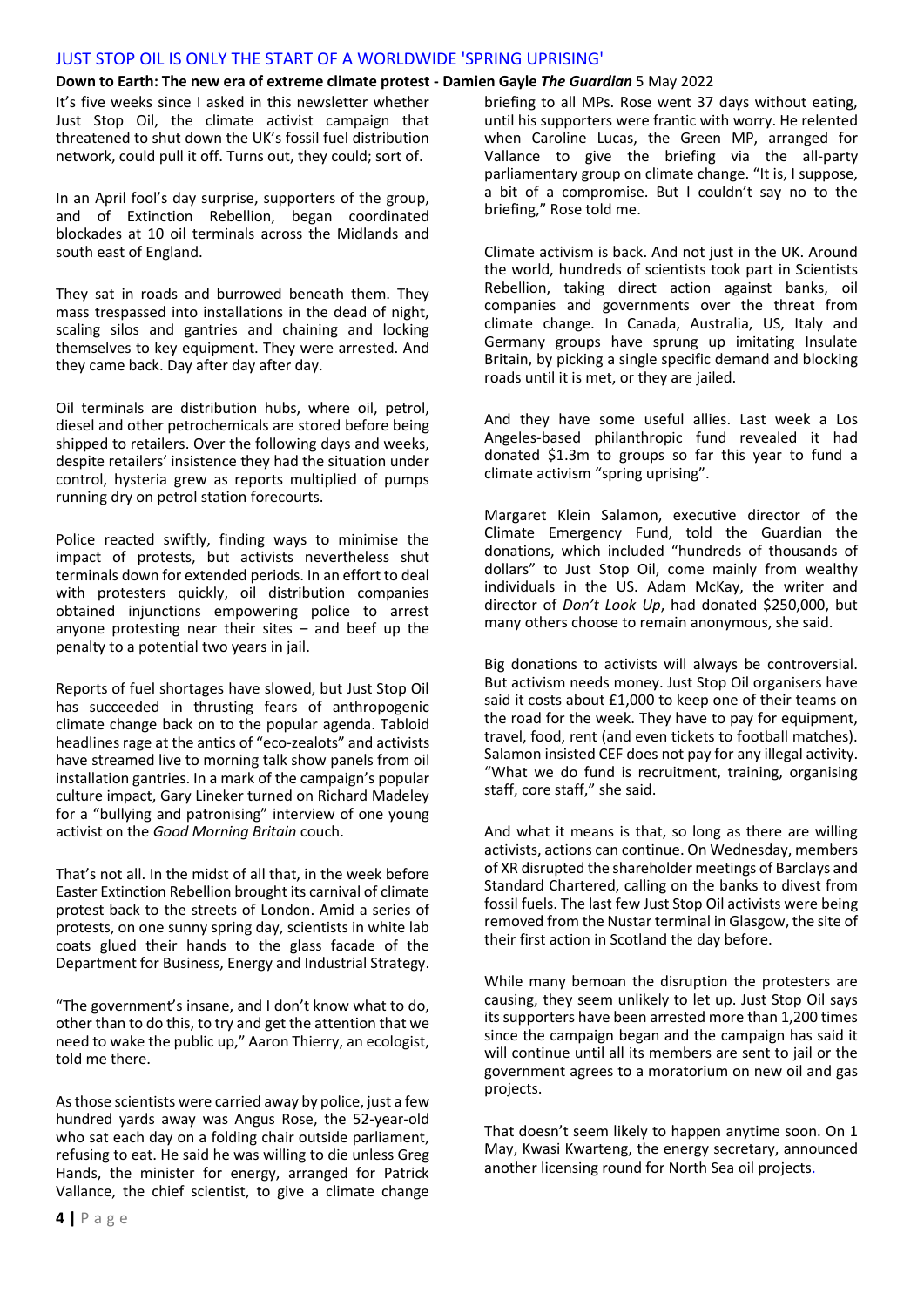#### OPINION: NOT ONLY UKRAINIANS, BUT ALL REFUGEES DESERVE COMPASSION

#### **Nhial Deng, South Sudanese refugee, writer, and community activist** 5 April 2022

It has been more than a month since Russia embarked on an all-out invasion of Ukraine. A whole nation has been in despair since troops started moving towards Kyiv on February 24. Entire towns have been destroyed. Tens of thousands have perished. And more than four million people had to flee their homes to seek safety in neighbouring countries.

Day after day we watched tragic, but somewhat familiar, scenes on our screens: mothers running with babies in their arms, families searching for their possessions in the rubble of their homes, thousands of desperate refugees crowding border zones.

But among the footage from Ukraine, there were also some not so familiar scenes: border guards of neighbouring countries welcoming refugees with open arms; citizens hosting Ukrainians in need of accommodation in their own homes; politicians giving speech after speech outlining what they will do to help those fleeing the war; universities offering places to students from Ukraine so they can continue their studies.

I was, of course, pleased to see the world unite to support Ukrainians. As someone who knows the horrors of war all too well, I sympathise and stand in solidarity with all those fleeing Russia's brutal invasion. But like so many people who have had to flee a war, as I watched the Ukrainian refugee crisis unfold, I could not help but ask: Where were these world leaders, corporations and universities when armed invaders attacked and burned my village just 11 years ago? Where were the people of goodwill offering for me to stay with them instead of being stuck in a refugee camp for a decade?

I have known forced displacement and war all my life. I was born and raised in a small village in Ethiopia where my father had settled after fleeing the first Sudanese civil war. When I was young, my father told me countless stories about his life in South Sudan. He told me not only about the beautiful village by the Nile where he spent his childhood, but also about the times he had to run and hide from helicopters dropping bombs.

In 2010, my father's story became my own. My small village in Ethiopia was attacked by armed militias, and I became a refugee. Eleven years later, I am still a refugee. All my family members are still refugees. I am lucky to be living and studying temporarily in Canada, but my family is still stuck in a refugee camp.

The war did not just steal my home and my childhood. It stole my family's future.

How different our lives would be now if the world had responded to my father's cry for help some five decades ago with the same compassion and care it is now offering to Ukrainians? Or 11 years ago, when our village in Ethiopia was attacked?

My family and I are in no way part of an unlucky minority. According to the United Nations, before the beginning of the invasion of Ukraine, there were already an unbelievable 82.4 million forcibly displaced people across the world.

That is, actually, more people than the entire population of Ukraine. <https://www.aljazeera.com/opinions/2022/4/5/not-only-ukrainians-but-all-refugees-deserve-our-compassion>

**Heather Kiernan writes:** While the eyes of the world have been fixed on Ukraine, other horrors continue to take place. Humanitarian organisations have warned that with attention elsewhere, there is a risk that the cries of millions of marginalised and oppressed people are going unheard.

Christine Allen, the director of Cafod,said: "It is right that we support a response to the humanitarian crisis in Ukraine in whatever way we can, but this cannot be at the expense of vital funds meant for tackling the root causes of global poverty. Our sisters and brothers around the world — including in Afghanistan, Syria, and South Sudan — are facing daily the impacts of conflict and food scarcity, as well as climate change and Covid-19."

The United Nations has warned that the situation in Somalia, where 4.5 million people are at risk of starvation owing to the worst drought in a decade, is deteriorating rapidly. If nothing is done, it is projected that, by this summer 350,000 of the 1.4 million severely malnourished children in the country, will perish.

#### **PRAYER FOR OVERCOMING INDIFFERENCE Chaim Stern**

For the sin of silence, For the sin of indifference, For the secret complicity of the neutral, For the closing of borders, For the washing of hands, For the crime of indifference, For the sin of silence, For the closing of borders.

For all that was done, For all that was not done, Let there be no forgetfulness before the Throne of Glory; Let there be remembrance within the human heart; And let there at last be forgiveness When your children, O God, Are free and at peace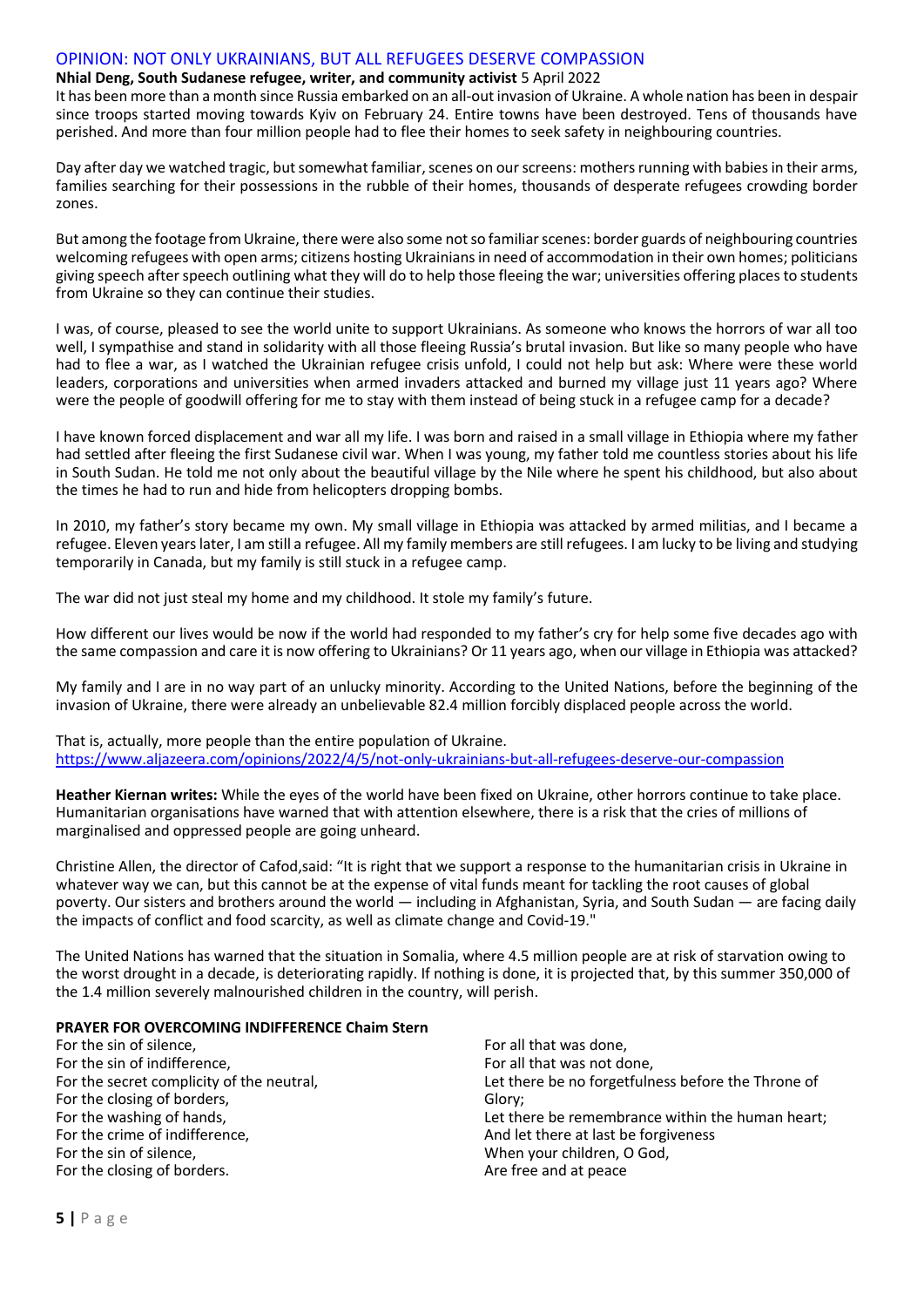## NEWS FROM CAFOD IN LANCASTER

Our focus continues to be on food as we look at our new campaign, Fix the Food System. It is vital we not only deal with the effects of poverty but that we deal with the causes too. Keep reading for more information on our campaign plus other useful snippets of news such as a parish newsletter announcement and more.

# **Our new campaign: Fix the Food System**

We've launched our new campaign, Fix the Food System. The way we produce food isn't working. Giant corporations put profits before people, and most of the 800 million people who don't get enough to eat are small farmers. The global food system is also one of the biggest drivers of climate change. We need ways of producing food that protect people and the planet, and we need your parish to get involved to help bring about change.

Our activity for groups in parishes is called Fix the Food System: a 7 station journey. Based on learning and discussion, the activity suits groups of any size, although 10-30 people would be ideal. It lasts around one hour.

If you are the Campaign Volunteer in your parish you should have received a small pack of resources in the last week or will do this week. There's a leader's guide, and a leaflet for each participant. Please order the number of leaflets you need by visiting the CAFOD online shop[: https://shop.cafod.org.uk/](https://shop.cafod.org.uk/) If you didn't receive a pack in the post, you can order both the guide and the leaflet.

For more information about the campaign, see here:<https://cafod.org.uk/Campaign/Fix-the-food-system> And do join us on Weds 11 May at 7pm for an online talk about our campaign. Sign up here: [https://www.bigmarker.com/cafod/Fix-the-Food-System?utm\\_bmcr\\_source=ebulletin](https://www.bigmarker.com/cafod/Fix-the-Food-System?utm_bmcr_source=ebulletin)

# **Update on Ukraine**

Thank you for everything you did to raise funds for and awareness of our DEC Ukraine Humanitarian Appeal during Lent and for your continued support for the people affected by the war in Ukraine. We've raised over £2.7 million for the Appeal so far. You can read about how Caritas organisations and other CAFOD partners are responding on our Ukraine humanitarian crisis news webpage:<https://cafod.org.uk/News/Emergencies-news/Ukraine-crisis>

## **60th Anniversary Mass**

Join us to celebrate the 60th Anniversary of CAFOD. We will mark this occasion with a special Mass on Friday 10th June at 12.30pm live streamed from St. George's Cathedral in Southwark, London. Mass will be celebrated by Bishop Stephen Wright from Birmingham. We are pleased to announce that the acclaimed London Community Gospel Choir will be leading the singing. We will joyfully give thanks for our global partner organisations, our volunteers, supporters and staff past and present.

Register to watch here:<https://www.bigmarker.com/cafod/60-Anniversary>

## **Patrick Gardner & Emma Nolan**

**Community Participation Coordinators – Lancaster Diocese**

**CAFOD in Lancaster** Tel: 07920 565454 (Patrick) or 07769 931373 (Emma) Email: [lancaster@cafod.org.uk](mailto:lancaster@cafod.org.uk)

## CHESTER WORLD DEVELOPMENT FORUM ANNUAL REPORT MAY 2021 TO APRIL 2022

This has again been a year under the shadow of Covid19. Many Forum and Committee meetings were held via Zoom, but gradually we have moved to face to face Committee meetings and face to face Forum meetings. Our Forum meetings at The Unity Centre also have Zoom facilities for members who are still unsure about attending in person. Throughout the year we have been very conscious that people in Developing countries with limited vaccination have struggled much more than people in western nations. We have also been most concerned about the Climate Crisis and that insufficient action was being taken around the world to maintain temperature rise to 1.5 degrees; consequences are already evident, particularly in Developing countries / global South.

#### **Regular Meetings through the Year**

On 13 May we had our AGM via Zoom, and before that Dr Henry Sidsath – a lecturer in Business Studies at the University of Chester - spoke to us about his twin loves: coffee and tree planting. He imports some coffee and ensures that it is ethically produced, and that the farmers get a fair price for production. With money from selling the coffee, he supports tree planting in Malawi, one of the world"s least developed countries. Our AGM followed, in which the Annual Report and Financial Report were accepted, and officers and Committee membership agreed. A Government Review of the issue of Nuclear weapons and disarmament was also considered. It was agreed that a letter should be sent to the Foreign Secretary expressing concern about the proposed increase in nuclear weapons, especially following the decrease in Overseas Aid.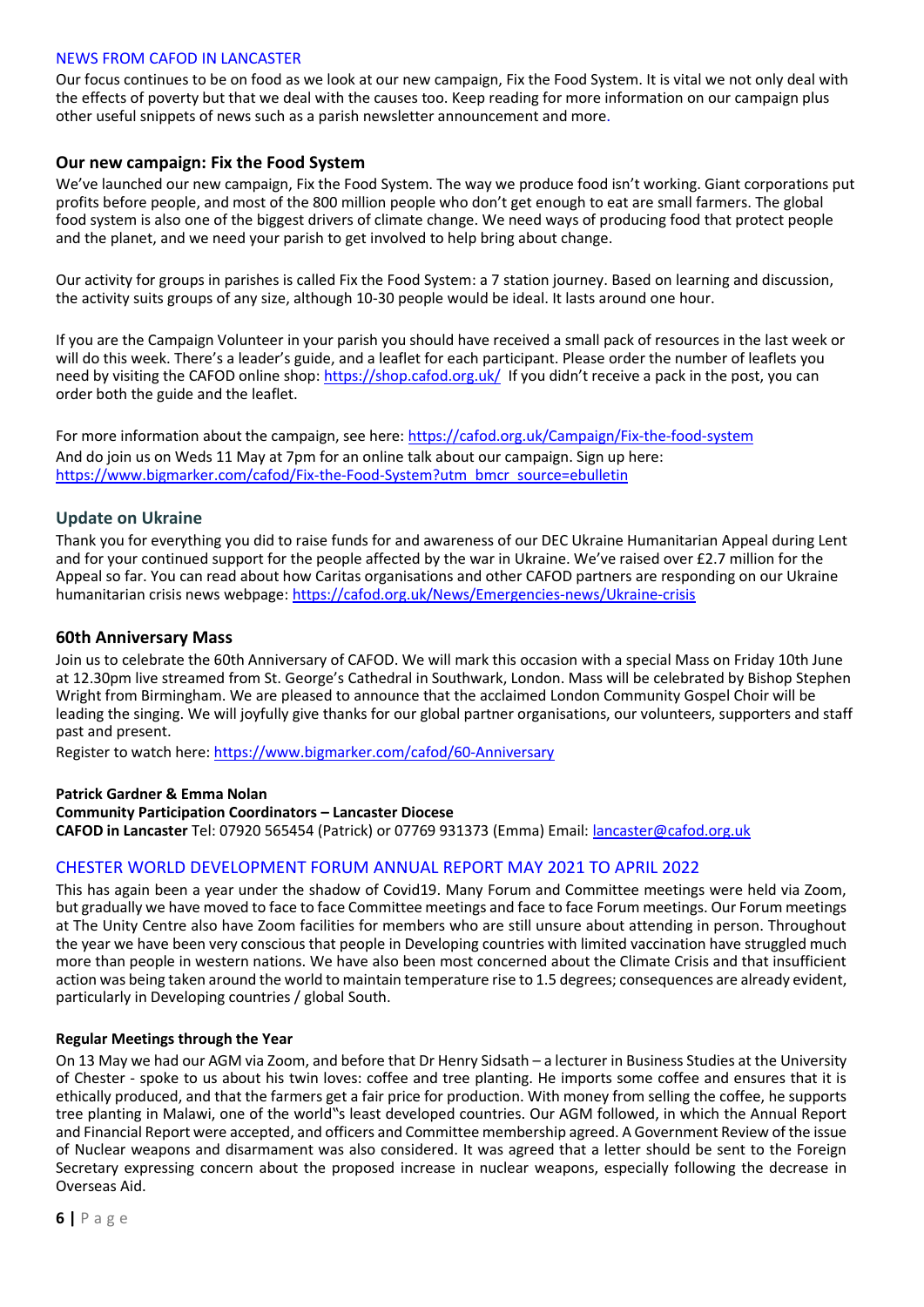We had an extra meeting on 7 June via Zoom when we listened to a most interesting TED Talk on "How Africa Can Keep Rising". The Director of the World Trade Organisation and former Finance Minister of Nigeria described the positive progress in the continent, and outlined the challenges African nations still needed to address. Although the talk was 4 years old, it was still very meaningful in considering current issues.

Our next Forum Meeting, again on Zoom, was on 13 July when Dr Justin Thacker, a former Director of the campaign group, Church Action for Tax Justice, spoke to us about "Fair Tax Now" and called for a fairer tax system for all. He particularly focussed on the need for this in Africa, using cobalt extraction in Zambia as an example. The company mining cobalt and exporting it to countries where batteries are made makes large profit by declaring the profit in a country with a low corporate tax rate. A tiny profit is declared in Zambia, which receives little benefit for having the cobalt.

On 14 September, we had our first Covid face to face Forum meeting at the Unity Centre with a talk on "A Year of Summits" by Gill Miller. We also provided a Zoom facility. Gill gave a most interesting overview of the major International Gatherings that had taken place or were still to take place in 2021. These included meetings of G7, G20 and COP26. We were surprised by the large number of gatherings, and wondered whether there was sufficient co-ordination between them all.

On Saturday 6 November, the Chester Sustainability Exhibition took place at Chester cathedral and CWDF had a display, with members in attendance the whole day. It was good to have the event, but we had concerns about it being in the cloisters (quite dark) and that most exhibitors were advocates of action to avoid a devastating rise in global temperatures. None the less, we had some interesting conversations and handed out our new glossy leaflets.

Our Forum Meeting on 16 November followed both this and COP26 (1 to 12 November in Glasgow). Together with representatives from local groups concerned about Climate Crisis, we discussed the outcomes and implications of COP26. We met at the Unity Centre, again with a Zoom link in place. Meeting chair Gill Miller briefly summarised the outcomes, and then views were given from the local groups. There were some positives, but many concerns about whether adequate action would be taken world-wide and whether support for Developing Countries would be adequate.

On 14 December, we held an informal Forum gathering at the Unity Centre to prepare for Christmas and to share updates with members from other local groups.

Our first meeting of 2022 was held in the Unity Centre on 28 January, when our Chester City MP, Chris Matheson, joined us. We discussed the reduction in Overseas Aid and the Labour Party's approach; what the Government are doing to ensure that Nations are taking action to reduce carbon emissions before the COP27 meeting in Cairo in 2022; and what CWDF should be doing locally on the Climate Crisis. Chris was very helpful in his comments and there were a number of questions and comments. Chris and the Labour Party are very keen to ensure that the Overseas Aid Budget is restored to 0.7% of GDP, and that action is taken to prevent a rise in temperature above 1.5 degrees. He said that the Government was making positive statements but we would need to see if action were taken soon enough. He said that it would be good if CWDF and other local groups continued to seek to make Climate Crisis issues known, to speak out, and for individuals to take their own action in changing lifestyles.

Our last Forum meeting on 2 March was held at the University of Chester, as part of their "Go Green Week". Our speaker was Dominic Brain, Global Head of Programme Development and Funding at Christian Aid, and his subject was "Disaster Reduction and Social Safety" programme in Nigeria. It was such an informative talk about the situation in Northern Nigeria. He had been there himself, and gave local information as well as an overview of the situation. It was so good to hear about local issues and developments involving local people to prepare them for extreme situations, like floods, which are likely to occur. This preparation helped ensure that local people knew how to react and so prevent a disaster. The meeting was at the University and we were very disappointed with a fairly low turnout, especially of CWDF members, for a high profile speaker.

## **Other Issues**

In addition to Forum meetings the Committee has met monthly, at first by Zoom but latterly face to face. In addition to planning meetings, we have focussed on publicity. A major aspect was preparing a new CWDF leaflet with the help of a local designer. This has now been printed and is in full use. The other key aspects have been keeping our website up to date, enhancing our Facebook page, and branching out onto Twitter. This has greatly enhanced the number of people in contact with us.

We are very supportive of Fairtrade and were very pleased to be able to join them at Chester Cathedral Refectory on 28 February to celebrate the 20th anniversary of Chester becoming Britain's the first "Fairtrade City".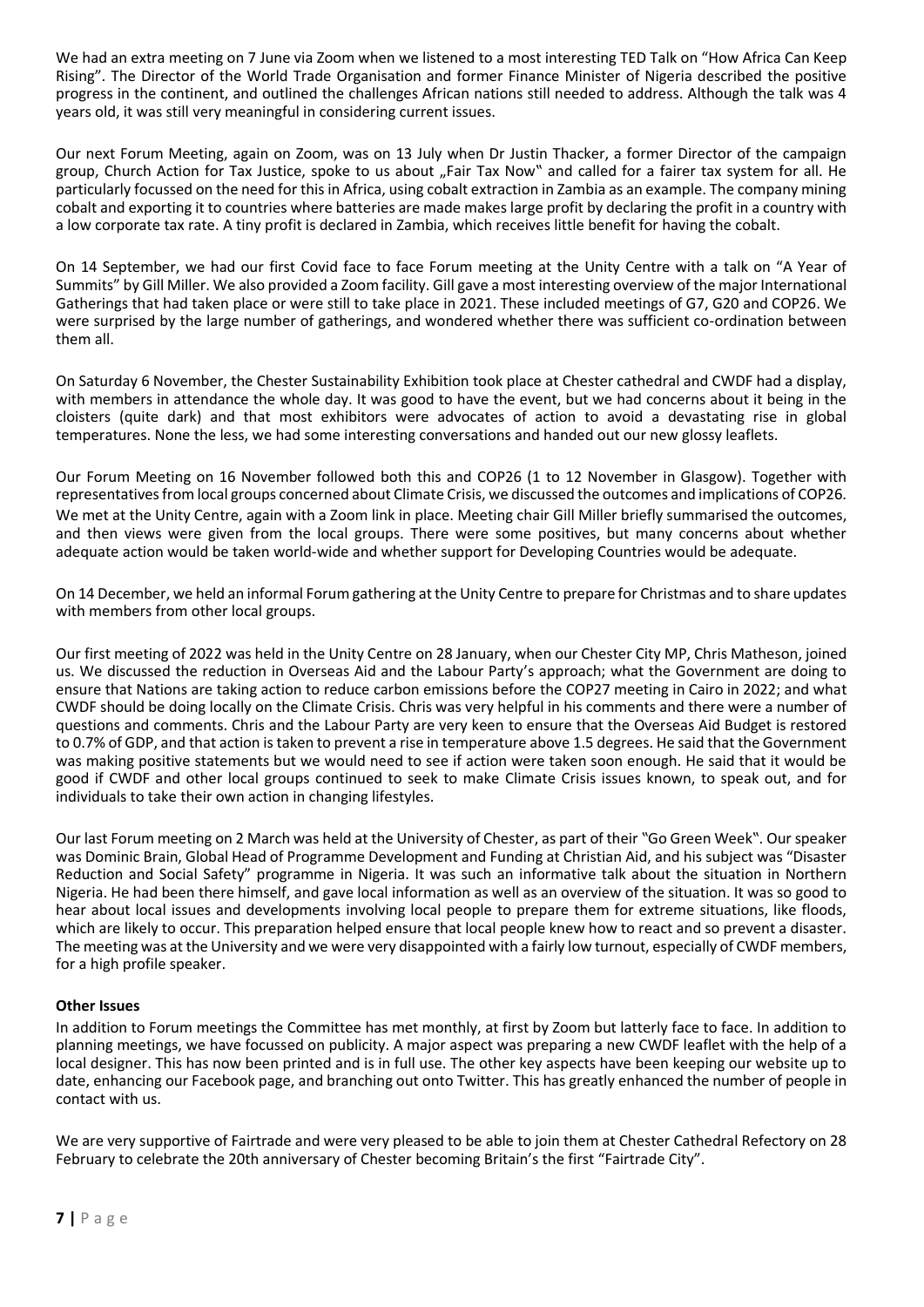A most important aspect of our communications is our Diary. It is issued regularly, and includes information about events of other local groups who are members of CWDF. A very regular weekly event is "Tellus": Eco Communities Crowdcast hosted by Chester Friends of Earth. We are members of Chester Sustainability Forum which keeps us in touch with wider sustainability issues such as the "HyNet" project, which will produce Hydrogen from natural gas as a fuel for the Ellesmere Port industrial complex, and possibly as a replacement gas for domestic consumers in Frodsham - about which we have many concerns.

Finance: we never have an abundance of money but we do have enough to cover our costs. Holding meetings on Zoom meant that we did not have to make payments to The Unity Centre, but we decided to make donations to them of the same amounts we would have paid to meet there. This was a help to them in a very difficult financial position. We have also made donations to DEC for South Sudan Emergency and the India Covid Emergency appeals, and to Médecins Sans Frontières for disaster relief in Haiti. At the end of the 2021 year, we had a balance of £157.24

It has been a frustrating year largely due to Covid, but we are so thankful that we have achieved a full programme of meetings with help from Zoom, and continued to make an impact locally. But we are most concerned about smaller numbers at meetings, and that our membership is not growing and is ageing! We need members to publicise CWDF wherever possible, and by making full use of our new leaflet. **Terry Green Chair CWDF May 2022**

# MAIN OUT-OF-WORK BENEFIT SEES ITS BIGGEST DROP IN VALUE IN FIFTY YEARS

**Grace Hetherington** 10 April 2022: New analysis from JRF highlights that 11 April marks the greatest fall in the value of the basic rate of out-of-work benefit in fifty years. A decade of cuts and freezes mean this benefit has lost value in eight of the last ten years.

The 3.1% increase that comes into effect on Monday is based on inflation as of last September, whereas inflation is expected to hit 7.7% this month. This means households in receipt of benefits will experience a real-terms cut to their incomes which are already at historically low levels. Recent JRF analysis highlights that this decision will pull 600,000 people into poverty, around a quarter of whom are children.

Since 1972, ministers have decided how much to increase benefit levels by each year based on an assessment of inflation. Since 1987, they have typically considered the rate of inflation the previous September to decide benefit levels each April. While ministers consider inflation when setting unemployment benefit levels, they may choose to use a higher or lower rate than this.

The new analysis highlights that for eight of the ten benefit level changes between 2013 and 2022, the basic rate of unemployment benefits has lost value, leaving it at a 35-year low in real terms. From 2013-2019, ministers chose to reduce benefits in real terms by freezing their value or increasing them by a lower rate than inflation (at the same time as introducing other cuts).

While there is historical precedent for benefit levels not keeping pace with real inflation due to volatility in inflation, this tends to cancel out over time. However, this year marks the first time that benefit levels will fall significantly in real terms due to this volatility following a sustained period of loss in value.

The next biggest annual fall in benefit value after 2022 was in 2010, but this followed a substantial increase the previous year, meaning people receiving benefits were not left waiting a whole year for benefit values to catch up with prices, as they will now.

Peter Matejic, Deputy Director for Evidence & Impact at JRF said:

"With living costs predicted to rise further this year, it is difficult to comprehend the logic behind a choice not to act to protect the value of benefits, thereby imposing the single biggest benefit cut of its kind in fifty years. The government has chosen to weaken the incomes of the poorest at the worst possible moment.

"A decade of cuts and freezes to benefits have left many people in our society in increasingly desperate situations, struggling to afford food, energy and basic hygiene products. Without urgent action from the government, the stark reality is that the situation could get much worse. The government must, at a minimum, ensure that benefit rises match the real rise in living costs as an immediate first step to protect people from hardship. Beyond this, the government needs to further strengthen our social security system, which was already woefully inadequate even before the cost of essentials began to shoot up."

<https://www.jrf.org.uk/press/main-out-work-benefit-sees-its-biggest-drop-value-fifty-years>

**8 |** P a g e **Read our method briefing on fifty years of benefit uprating:** <https://www.jrf.org.uk/report/fifty-years-benefit-uprating>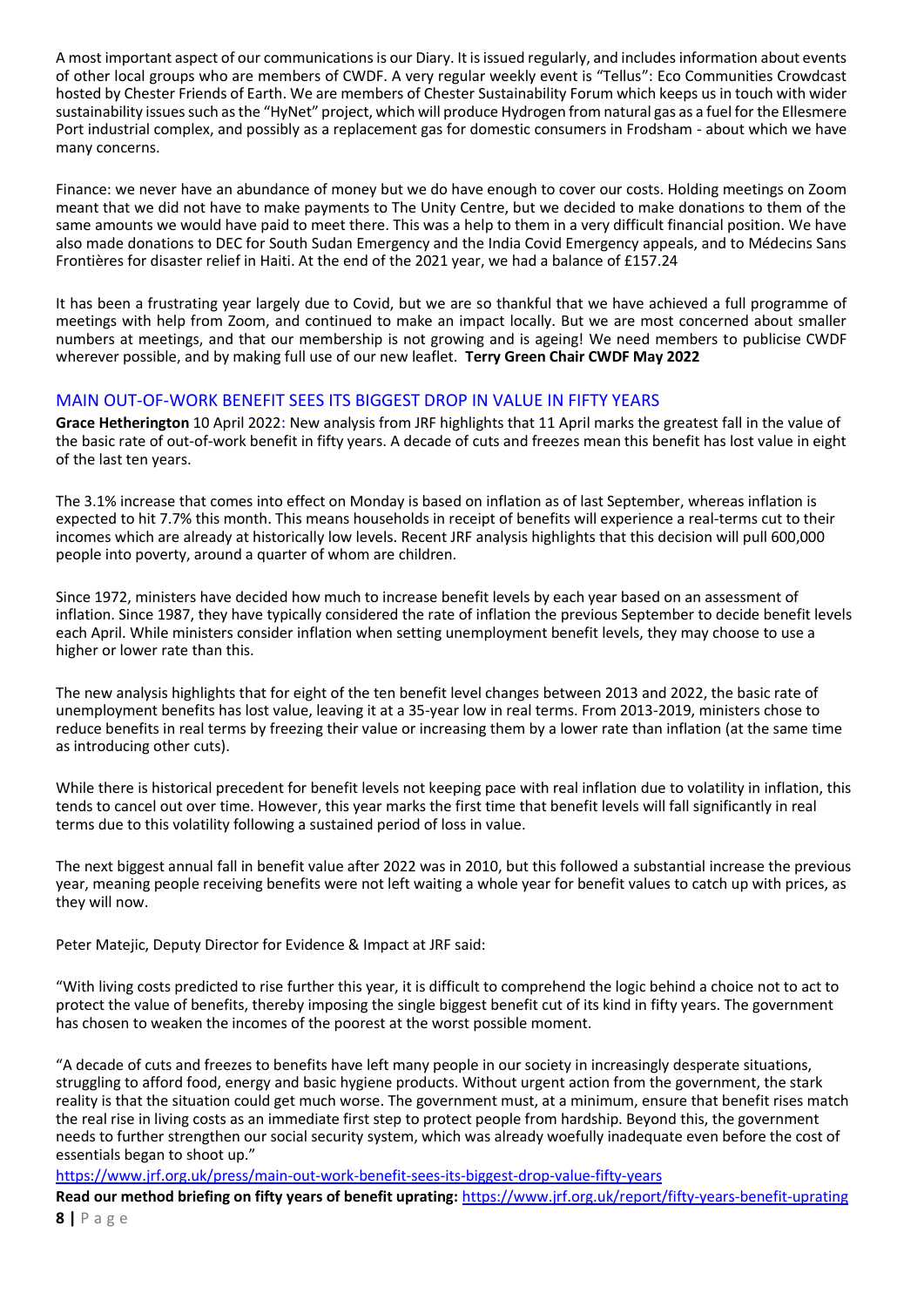# PRAYER FOR SURVIVORS OF ABUSE 17 MAY 2022

The Pontifical Commission for the Protection of Minors (PCPM) has highlighted the importance of prayer and suggested to Pope Francis that the worldwide Catholic Church should join together in a day of prayer. The Holy Father has welcomed this initiative. The Bishops have chosen Tuesday of the 5th Week of Easter as the Day of Prayer for Victims and Survivors of Abuse — 17 May 2022. There were two connected reasons for moving the Day of Prayer from Lent to Easter: this is not a penitential day for the failure of the Church and others to respond to the scourge of abuse but a day of prayer for those who have been abused in a season of hope and new life. *The Isaiah Journey* has prepared a range of resources for prayer, action and reflection for use throughout the year which are launched on the day of prayer.

*The Isaiah Journey* is a working group of the Bishops' Conference and has grown out of the need for a pastoral-spiritual response to the suffering of victims and survivors of abuse in the Church. Inspired by the writing of the prophet Isaiah, it has three strands: seeking truth; bringing hope; finding healing. What is important is for the local Church to acknowledge and respond in prayer when it is able rather than restrict its activities to just one day in the year. Much of the material in this resource has been written by and with survivors. Though it is hoped that survivors will be included in any local initiative that may not always be possible.

The full range of this year's resources can be found on the Bishops' Conference website: https://www.cbcew.org.uk/prayer-for-survivors-of-abuse-2022/

## **Prayer for Healing and Reconciliation**

Praise to you Father of our Lord Jesus Christ the source of all consolation and hope. Be the refuge and guardian of all who suffer from abuse and violence. Comfort them and send healing for their wounds of the body, soul and spirit. Help us all and make us one with you in your love for justice as we deepen our respect for the dignity of every human life. Giver of peace, make us one in celebrating your praise, both now and forever. We ask this through Christ our Lord. Amen.

This prayer has been prepared by the Diocese of Northampton. It can be used at Mass and at other times when the community gathers, such as meetings, on the day of prayer and in the days leading up to it. It could begin either on the preceding Sunday or there could be a novena of prayer beginning on Sunday 8 May.

# **Intercessions**

The following two intercessions are offered to parishes. One or both may be included in the Intercessions at Mass celebrated on the Day of Prayer (17 May) and the surrounding days:

For all survivors of sexual abuse; may they come to know, once again, the compassionate love of God and find healing and hope in the risen Lord.

For all who work in safeguarding; may they place the voice of the survivor at the heart of their service and through their care for others help to build up the Body of Christ.

# **Other Activities**

Prayer and action go together. The day of prayer is not simply a time to pray an intercession but also an invitation to learn, engage and do.

- Find out about the Catholic Safeguarding Standards Agency
- Check that safeguarding information is clearly displayed in the church.
- Discover local charities which support victims and survivors.
	- Find out about what they do
	- Support their activities or see what opportunities for volunteering
	- Hold a fundraising event for their work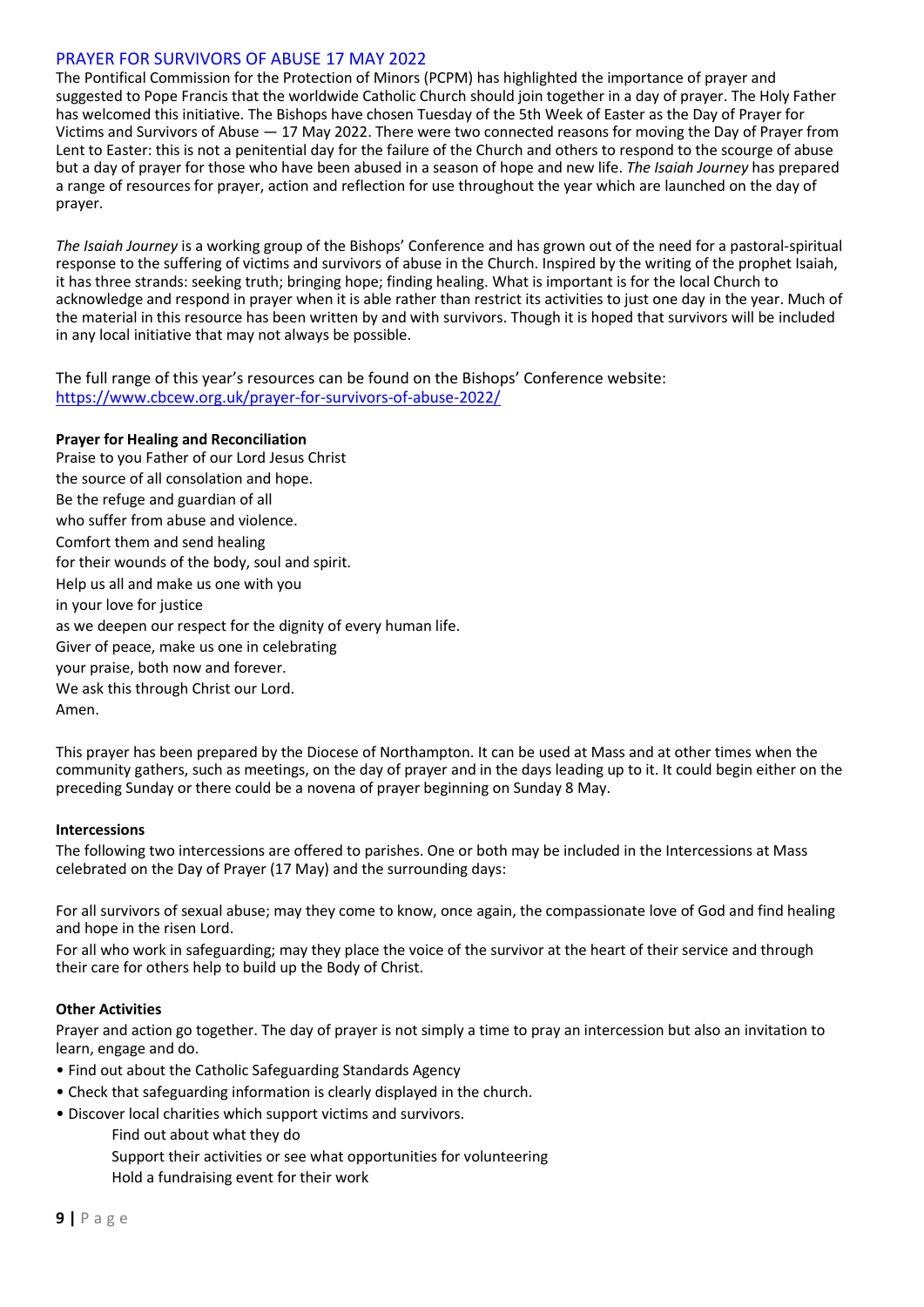## FILM SUCCESS FOR ORMSKIRK ACTOR

A War film starring an aspiring Ormskirk Actor is set to screen at the World-famous Pinewood Studios Local lad, Joseph Stanley, stars in *Enemy of the Heart* which was selected from nominees across 25 countries to be screened at the prestigious Pinewood Studios. The film won the Jury Prize for Best Feature Film at the Global Lift Off Film Festival earlier this month.

Former Ormskirk school pupil Joseph Stanley takes the role of Patrick O'Connor in the war-time drama. The 22-year-old won an Honorable Mention accolade for Best Actor at the Los Angelas-based Global Film Awards earlier this year. During it's 85-year history, Pinewood studios has become synonymous with some of the World's most enduring productions, hosting Hollywood's finest to shoot scenes for *Star Wars, Superman, The Hobbit, James Bond* and *Killing Eve.* The Pinewood award marks the film's 40th accolade having swept the board in festivals across Los Angeles, Miami, New York, Cannes, Toronto, Rome and London.

The all-star cast also includes the film's Crosby-based creator, Claryn Scott, Maghull's Lucy Wareing and Michael Dolan from Crosby.

Joseph who is currently studying professional acting at Bristol Old Vic, said about being successful in the Best Actor category: "I'm made up to be recognised for this award for my portrayal of Patrick O'Connor. I loved every minute on set and to be a part of something so meaningful, is a privilege."

The film was inspired by true events and follows the life of Patrick's Anglo-Italian family living in Britain during the outbreak of war. Those aged 16 to 70 of German, Italian and Austrian heritage, were interned on the orders of Prime Minister, Winston Churchill when Germany and Italy joined the war against Britain. Hundreds of internees were sent aboard the S.S. Arandora Star, destined for Canada. Just two days following its departure from Liverpool, the ship was torpedoed by a German U-Boat in July, 1940 with the loss of eight hundred lives. A memorial of the tragedy stands at Liverpool's Pier Head.

Joseph said: "The film was a real eye-opener as it must have been an horrendous ordeal for those who were interned. The most challenging aspect was truly understanding what the families went through and being able to convey the emotional complexities of the role." Claryn added: "It's been an incredible year and we're ecstatic by all the awards and to be selected for Pinewood, that really is something special."

[https://www.imdb.com/video/vi306692889/?ref\\_=tt\\_vi\\_i\\_1](https://www.imdb.com/video/vi306692889/?ref_=tt_vi_i_1) Joe Stanley #actor #ormskirk #bafta #baftas #enemyoftheheart

# RELIGION MEDIA CENTRE PODCAST

Welcome to the fourth episode of the Religion Media Centre podcast, as presenter Hannah Scott-Joynt and her regular house guests discuss a range of topics including the role of religion in politics, the results of the French election, and Bucky Day – a celebration of a controversial drink brewed by monks.

## **Intro** | 00:00

Hannah Scott-Joynt welcomes her regular co-hosts to the podcast and asks them to introduce their upcoming features. **Journo's Notebook** | 02:18

Rosie Dawson welcomes journalists Tim Wyatt and Paris-based Wafa Jawad Abbas to discuss the French election results and their implications, especially for the Muslim community – and we discover that in France, unlike the UK, religious leaders have no voice in the political sphere.

#### **Leo's Local** | 13:32

Former BBC regional expert, Leo Devine, tells Hannah about one church leader's frustration at the lack of progress in bringing Ukrainian refugees to the UK, and excitement in the Jain community in Leicester as the animal sentience bill is about to achieve royal assent. Oh, and hold tight for Bucky Day!

#### **The Big Interview** | 21:59

Roger Bolton talks to Rt Rev Paul Butler, Bishop of Durham, about the Archbishop of Canterbury's intervention in the Government's refugee policy and how much influence the Church should have in political matters.

#### **Azim's Academic** | 36:32

Our resident correspondent from the world of academia Dr Azim Ahmed meets Dr Asma Khan from Cardiff University to discuss her project relating to mental health among Muslims in Britain

## **Life Laundry** | 42:53

Hannah welcomes comedian, Paul Kerensa, and his special guest comic Imran Yusuf to discuss the thinking behind his new Radio 4 series on male identity.

<https://religionmediacentre.org.uk/podcast/episode-4/>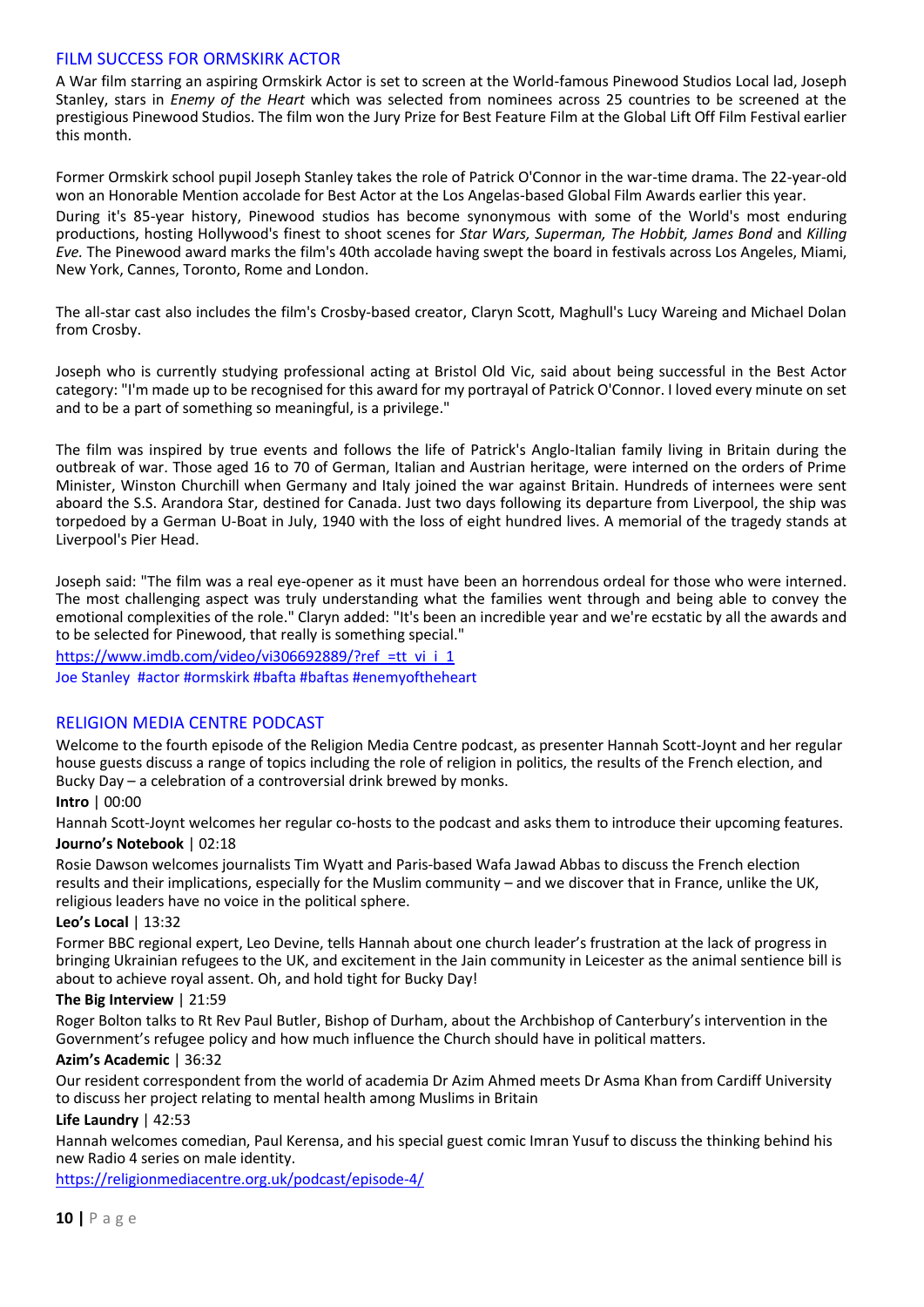# DIARY

## **MAY**

**7 NJPN AGM & Networking Day** by Zoo[m www.justice-and-peace.org.uk](http://www.justice-and-peace.org.uk/) 0207 901 4864

**15 International Conscientious Objectors' Day** ceremony at 1pm. Tavistock Square, WC1. The event will be livestreamed[. http://www.co-day.org](http://www.co-day.org/)

Info/resources on conscientious objectors: [www.paxchristi.org.uk](http://www.paxchristi.org.uk/) 0208 203 4884 [www.ppu.org.uk](http://www.ppu.org.uk/) 020 7424 9444 **15 – 21 Christian Aid Week:***"Turn hunger into hope - with drought-resistant seeds, many could grow enough food for their families".* Look out for an envelope in your letter box to make a donation, or go online to www.caweek.org for full details[.https://www.christianaid.org.uk/appeals/key-appeals/christian-aid-week](https://www.christianaid.org.uk/appeals/key-appeals/christian-aid-week)

**16 – 22 Laudato Si' Week** [www.laudatosimovement.org](http://www.laudatosimovement.org/)

**17 Day of Prayer for Victims and Survivors of Abuse** https://www.cbcew.org.uk/prayer-for-survivors-of-abuse-2022/

**26 Social Justice Workshop** Churches Together in Lancashire are planning a Social Justice Workshop for representatives from local churches for representatives from local churches. contact Mike Hart [mikehart@gmail.com](mailto:mikehart@gmail.com) or Peter Lumsden [pjlumsden58@gmail.com](mailto:pjlumsden58@gmail.com)

**28 Peace Vigil** at The Cross, Chester, 12-1pm. This will be the fourth of the Peace Vigils at The Cross held on the last Saturday of the month. The silent vigil will be held between 12 and 1 pm, and we will wear black, or dark, clothing if possible. The general theme will be Peace, with a decision to be taken in advance of each vigil as to what the focus will be for the next one, such as Ukraine, Myanmar, arms sales, etc.

**29 Gathered Voices Choir concert** – free concert, all donations to CAFOD Ukraine Appeal) 2pm St Anthony's Catholic Church, Cadley Causeway, Fulwood, Preston PR2 3RX. All donations to go to the Ukraine Humanitarian Appeal via CAFOD. There will be light refreshments afterwards in the Padua Room next to the church. Gathered Voices are an acapella choir under the musical direction of Jeff Borrowdale.

# JUNE

**4 'Finding Jesus in the Eucharist, the Poor and Creation.' With keynote speaker Fr Eamonn Mulcahy** at St Wilfrid's Parish Centre, Chapel Street, Preston PR1 8BU 10am – 3.30pm Diocese of Lancaster Faith & Justice Commission**.** To book the event please use the following links. Event link: Book via - Eventbrite - Finding Jesus in the Eucharist <https://www.eventbrite.com/e/finding-jesus-in-the-eucharist-tickets-314503748177?aff=ebdssbdestsearch> or, alternatively, through the Lancashire Faith & Justice website: http://www.lancaster faith and justice.co.uk/ (first page). Any queries, please contact Sue Grubic, Faith & Justice Worker (Diocese of Lancaster), a[t ldfjsue@gmail.com](mailto:ldfjsue@gmail.com)

# **5 World Environment Day** [www.worldenvironmentday.global](http://www.worldenvironmentday.global/)

**16-19 Green Expo 2022** from 10am to 6pm daily at the Riverside, Castle Drive, Chester. There will be displays, demonstrations, exhibits, and presentations on the latest sustainable technologies for powering future homes and transport. Learn how these technologies will impact our lives and potentially could create large numbers of skilled jobs locally and across the country. Admission is free. More information will be available from @greenexpochester and www.GreenExpo.uk nearer the time.

**18 Liverpool Archdiocese J&P Commission Annual Assembly** <https://jp.liverpoolcatholic.org.uk/>

**19 Day for Life+** [www.dayforlife.org](http://www.dayforlife.org/)

**26 International Day in Support of Victims of Torture:** [www.acatuk.org.uk](http://www.acatuk.org.uk/) 01395 577 669 and https://www.un.org/en/observances/torture-victims-day/

## JULY

**19 Chester World Development Forum meeting** at The Unity Centre, 7pm. CWDF members Linda & Stewart Shuttleworth will give us an update on their ongoing work in Uganda to improve mental health services in this large developing country.

**22-24 44th Annual Justice and Peace Conference** at the Hayes Centre Swanwick.

## **'HOPE! A VERB WITH ITS SLEEVES ROLLED UP'**

Our Hope is you will return to your communities from our Conference with enthusiasm and commitment. This year commitment is so important, a commitment to new things, with new time and energy, in the post emergency time, enabling people in our country and beyond to go forward with Hope in everything they do.

How as Activists and People of Faith can we help those in need to find Hope? Over the weekend we will be looking at Signs of Hope in Our World.

Part of the weekend will look at the Signs of Hope following last year's NJPN Environmental Conference and COP 26 .

As a sign of Hope in Our Future NJPN is encouraged that the following Faith Organisations have agreed to partner together to present this Conference: NJPN. Christians Aware, Stella Maris, ACTA and The Joint Public Issues Team. **Booking form on** <https://www.justice-and-peace.org.uk/conference/>

NB. Bookings made after Friday 20th May 2022 incur a late booking charge of £10 per adult